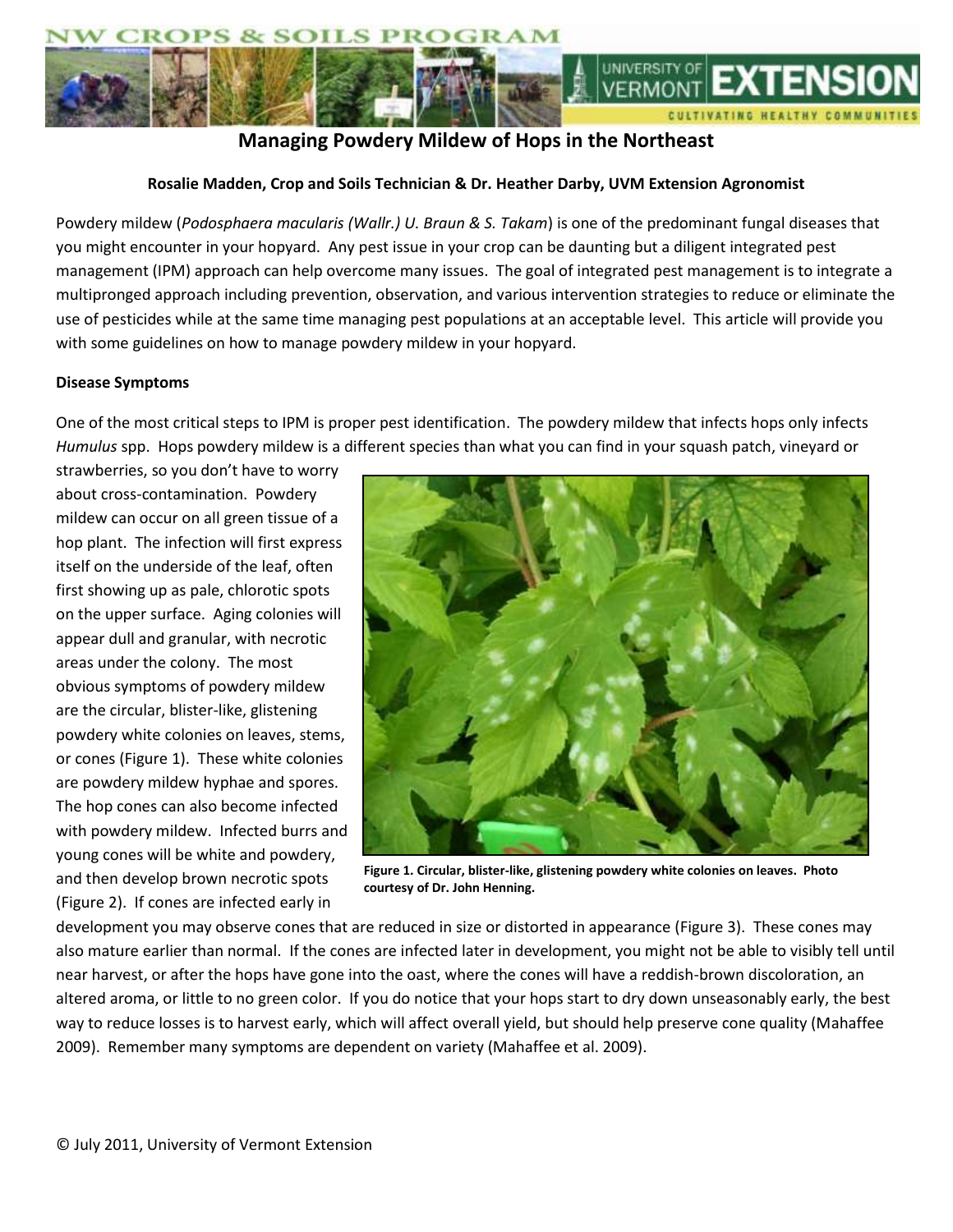

The initial stages of powdery mildew may be difficult to identify. Do not wait to treat a yard until the characteristic white powder is observed. If you would like to confirm that powdery mildew has infected the hop plants, you can submit a sample to a University Extension Plant Diagnostic Laboratory. Visit their website or call them for specifications on how to prepare and submit a sample. A diagnosis will cost between \$15 and \$30 depending on the lab. Contact information for local Plant Diagnostic Labs can be found at the end of this article.

**Figure 2. Cones infected with powdery mildew. Photo courtesy of Jason Perrault.**

**Figure 3. Distorted hop cone infected with powdery mildew. Photo courtesy of Jason Perrault.**

## *Powdery Mildew Lifecycle:*

Understanding the powdery mildew lifecycle is important when developing a pest management plan. In order for disease infection to occur there must be pathogen

inoculum, specific environmental conditions, and a susceptible host. If these conditions are present and ideal, hop powdery mildew can become a problem in the hopyard.

Hop powdery mildew overwinters as fused mycelia (chasmothecia) or mycelia in the buds. If you were unlucky enough to purchase infected rhizomes, or if your hill became infected in the last growing season, powdery mildew will overwinter in the buds, bud scales, or in the soil and plant residue surrounding the hills. The disease will manifest itself as the hop shoots emerge. Shoots that emerge from infected buds form what is called a "flag shoot". The flag shoot will be covered with sporulating masses and will be white; looking like it has been dusted with powdered sugar. The shoots will be stunted, the leaves distorted, and the uninfected shoots will quickly outgrow the infected shoots, possibly hiding them from view. The sporulating masses on the flag shoots can help the disease spread to the rest of the hill, but usually the infection doesn't spread any further than that because of limited exposure to wind, unless you move from an infected hill to an uninfected hill when working in the hopyard. If there is a really warm spring, sometimes the flag shoot will grow faster than the mildew, so that only the bracts on each node of the shoot will show signs of infection, as opposed to the whole structure being white. This can bring the infection up high enough so that the wind can carry spores to other hills in the yard (Mahaffee et al. 2009). Pruning will help to manage infected buds, and keep the disease from spreading (Beaton et al. 2009).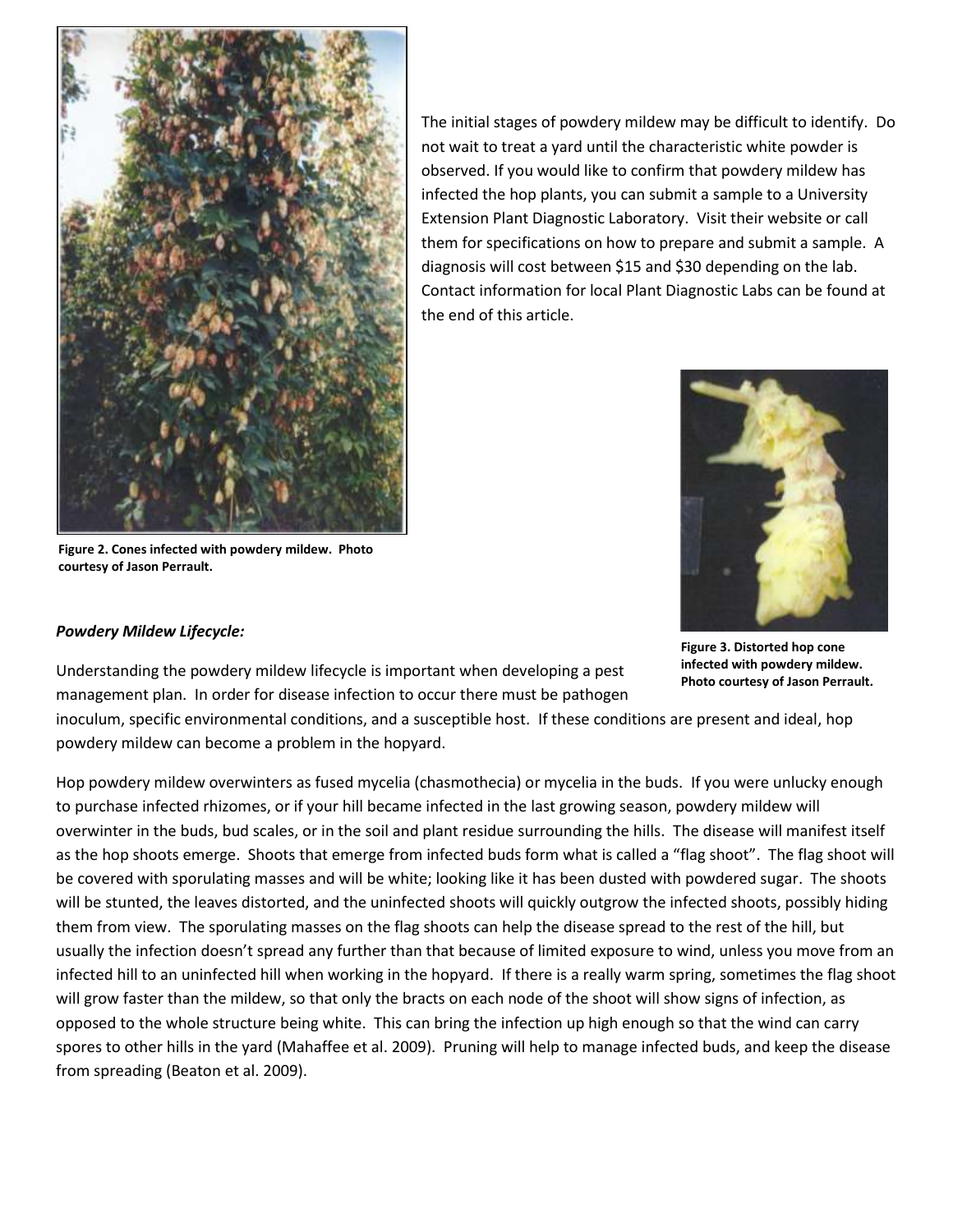In the early spring, if conditions are right, ascospores are discharged from the chasmothecia. With early infection, the ascospores land on newly emerged shoots early in the spring. Production of asexual spores (conidia) during the season will be dispersed through wind and rain splash. Spores can also be dispersed by insects, tractors, equipment, and humans. Periods of rapid plant growth will favor infection. In addition, the period of lateral branch development and burr formation are very susceptible times for the hop plant if the environment is favorable for disease development. The environmental conditions more conducive to powdery mildew propagation and infection include low light levels, either due to cloudy days or canopy density; excessive fertility, especially too much nitrogen; and high soil moisture (Mahaffee et al. 2009). Leaf wetness from dew or a light rain, has been found to be neither detrimental nor conducive to powdery mildew infection, but is considered to have more of an indirect effect, associated predominantly with high humidity and lack of sunshine (Engelhard 2005). Infection is possible at temperatures ranging from 46° to 82°F, with optimal infection from 64° to 70°F (Engelhard 2005, Mahaffee et al. 2009). Periods with small differences between night and day temperatures, with a minimum nightly temperature of greater than 50°F, and a daily high of 68°F, are the most dangerous times. Caution is advised when there are many hours of light rain, high humidity, and thus little or no sun, and a light wind, which can blow spores throughout the hopyard. The irradiation from the sun's rays can kill released spores, preventing infection, but as the hops reach their full growth, the sun can't penetrate the dense canopy, and infection can occur (Engelhard 2005). Once temperatures get higher than 75°F, infection becomes less probable, and the chance of infection is reduced by up to 50% if temperatures exceed 86°F for more than three hours (Mahaffee et al. 2009). Keep an eye on the weather, and if the risk of infection runs high, it might be best to spray a preventative fungicide, as discussed later.

### *Strategies for Controlling Powdery Mildew*

There are three main ways that powdery mildew will be most likely to enter your hopyard: infected rhizomes, windblown spores, or through the grower accidently carrying it into their field on their clothes or tools after visiting another hop-growing friend. In order to control the disease, scouting should be conducted on a regular basis (weekly) to determine degree of infection as well as to evaluate if the pathogen is spreading further. In addition, monitoring the weather conditions will help to determine if the environment is right for disease infection. Control options are both preventative and remediative in nature. A multipronged approach should be used to have the best success.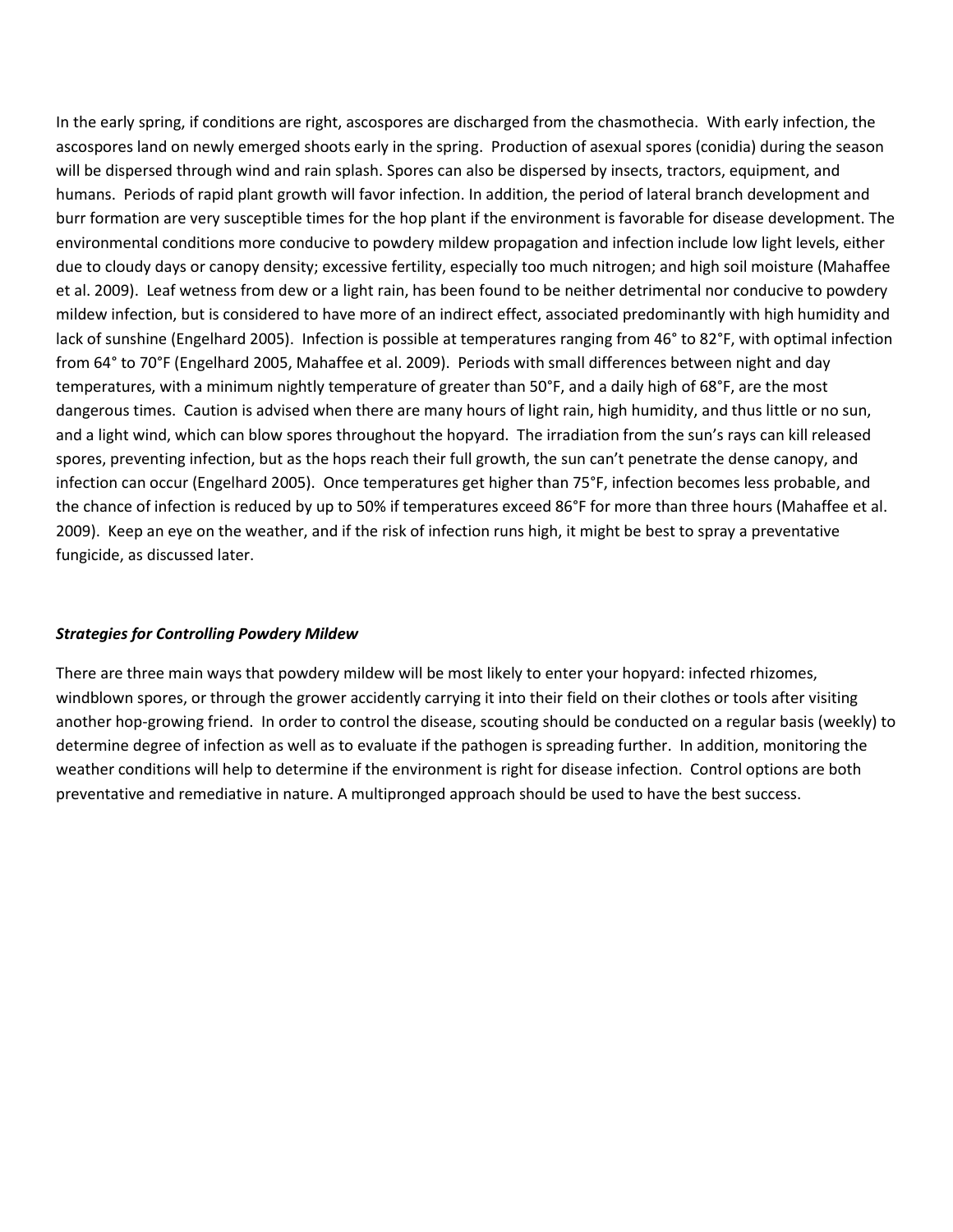#### **Table 2. Disease Susceptibility and Chemical Characteristics of the Primary Public** Hop Varieties Grown in the U.S.

|                        |                  | Disease Susceptibility <sup>®</sup> |                        |                             |  |  |  |  |
|------------------------|------------------|-------------------------------------|------------------------|-----------------------------|--|--|--|--|
| Variety                | Usage            | Powdery<br><b>Mildew</b>            | Downy<br><b>Mildew</b> | <b>Verticillium</b><br>Wilt |  |  |  |  |
| <b>Brewers Gold</b>    | <b>Bittering</b> | $\overline{s}$<br><b>MR</b>         |                        | <b>MR</b>                   |  |  |  |  |
| <b>Bullion</b>         | Bittering        | S<br>MR                             |                        | R                           |  |  |  |  |
| Cascade                | Aroma            | <b>MR</b>                           | <b>MR</b>              | <b>MR</b>                   |  |  |  |  |
| Centennial             | <b>Bittering</b> | MR                                  | S                      | U                           |  |  |  |  |
| Chinook                | Bittering        | <b>MS</b>                           | <b>MR</b>              | R.                          |  |  |  |  |
| Columbia               | Aroma            | ΜS                                  | МR                     | S                           |  |  |  |  |
| Comet                  | <b>Bittering</b> | R                                   | S                      | R.                          |  |  |  |  |
| Crystal                | Aroma            | R                                   | S                      | R                           |  |  |  |  |
| East Kent Golding      | Aroma            | S.                                  | S                      | <b>MR</b>                   |  |  |  |  |
| <b>First Gold</b>      | Bittering        | R                                   | s                      | <b>MR</b>                   |  |  |  |  |
| Fuggle                 | Aroma            | <b>MS</b>                           | R                      | S                           |  |  |  |  |
| Galena                 | <b>Bittering</b> | S                                   | S                      | R                           |  |  |  |  |
| Glacier                | Aroma            | S.                                  | S                      | Ü                           |  |  |  |  |
| Hall, Gold             | Aroma            | MS                                  | R                      | S                           |  |  |  |  |
| Hall. Magnum           | <b>Bittering</b> | s.                                  | R                      | <b>MR</b>                   |  |  |  |  |
| Hall, Mittelfrüh       | Aroma            | <b>MS</b>                           | S                      | S                           |  |  |  |  |
| <b>Hall. Tradition</b> | Aroma            | <b>MR</b>                           | R                      | <b>MR</b>                   |  |  |  |  |
| Horizon                | <b>Bittering</b> | MS                                  | S                      | <b>MR</b>                   |  |  |  |  |
| <b>Late Cluster</b>    | Aroma            | s                                   | s                      | R.                          |  |  |  |  |
| Liberty                | Aroma            | <b>MR</b>                           | MR                     | U                           |  |  |  |  |
| Mt. Hood               | Aroma            | MS                                  | Ś                      | s                           |  |  |  |  |
| Newport                | Bittering        | R                                   | R                      | U                           |  |  |  |  |
| <b>Northern Brewer</b> | <b>Bittering</b> | Ś                                   | Ś                      | R                           |  |  |  |  |
| Nugget                 | <b>Bittering</b> | R                                   | S                      | S                           |  |  |  |  |
| Olympic                | Bittering        | s                                   | MS                     | R.                          |  |  |  |  |
| Perle                  | Aroma            | S                                   | R                      | <b>MR</b>                   |  |  |  |  |
| Pioneer                | <b>Bittering</b> | <b>MR</b>                           | <b>MR</b>              | U                           |  |  |  |  |
| Saazer                 | Aroma            | s                                   | ΜS                     | S                           |  |  |  |  |
| Saazer 36              | Aroma            | <sub>S</sub>                        | <b>MS</b>              | S.                          |  |  |  |  |
| Spalter                | Aroma            | S                                   | R                      | <b>MR</b>                   |  |  |  |  |
| <b>Sterling</b>        | Aroma            | <b>MS</b>                           | <b>MR</b>              | U                           |  |  |  |  |
| Teamaker               | Aroma            | <b>MR</b>                           | MR                     | S                           |  |  |  |  |
| Tettnanger             | Aroma            | <b>MS</b>                           | <b>MS</b>              | S                           |  |  |  |  |
| <b>Tolhurst</b>        | Aroma            | S                                   | S                      | U                           |  |  |  |  |
| U.S. Tettnanger        | Aroma            | <b>MS</b>                           | <b>MS</b>              | S                           |  |  |  |  |
| Vanguard               | Aroma            | s                                   | S                      | U                           |  |  |  |  |
| Willamette             | Aroma            | <b>MS</b>                           | <b>MR</b>              | S                           |  |  |  |  |

a Disease susceptibility ratings are based on greenhouse and field observations in experimental plots and commercial yards in the Pacific Northwest as of 2009. Disease reactions may vary depending on the strain of the pathogen present in some locations, environmental conditions, and other factors, and should be considered approximate.  $S =$  susceptible; MS = moderately susceptible; MR = moderately resistant; R = resistant; U= unknown

**Figure 4. Reproduced fro[m Field Guide for Integrated Pest Management in](http://ipm.wsu.edu/field/pdf/HopHandbook2009.pdf)  [Hops,](http://ipm.wsu.edu/field/pdf/HopHandbook2009.pdf) a Cooperative Publication Produced by Oregon State University, University of Idaho, U.S. Department of Agriculture - Agricultural Research Service, and Washington State University.**

#### *Cultural/Mechanical Control:*

Growing powdery mildew-tolerant varieties is one of the primary means of reducing disease in your hopyard. (Henning et al. 2009). Figure 4 is a table of public varieties and their relative resistance to powdery mildew. Concentrate intensive scouting on the most susceptible varieties initially and expand to more frequent scouting of less susceptible varieties once powdery mildew is confirmed in the hopyard. There is no reason to treat all varieties in a hopyard the same for powdery mildew control. The time spent scouting in the hopyard can easily be paid for in saved fungicide applications.

Pruning, crowning, and/or scratching will help reduce the inoculum of both powdery and downy mildew. This usually occurs in late winter and early spring, depending on the variety. The purpose is to remove the previous season's bines as well as the first buds and young shoots. This can be done through pruning, in which shoots are removed prior to training; crowning, in which the top one to two inches of the crown are removed prior to budbreak; or scratching, in which the soil surface is disturbed to remove the top one to two inches of buds (Beaton et al. 2009). Keep in mind that if you move from a diseased hill to a nondiseased hill, you run the risk of spreading the infection with your hoe or pruning shears. If you are working with an infected plant you should sanitize your tools using a dilute bleach solution. If you choose to crown or scratch, most growers will hill around the crown in mid-season to encourage the development of roots and rhizomes near the top of the crown. Hilling also helps to suppress downy mildew in the current season, since this buries the diseased shoots that usually pop up next to the crown. You can also use a chemical desiccant to remove the young shoots and reduce the density of the plant material in the hill, either combined with, or in the absence of, mechanical cultivation (Beaton et al. 2009).

Basal growth and superfluous growth of leaves and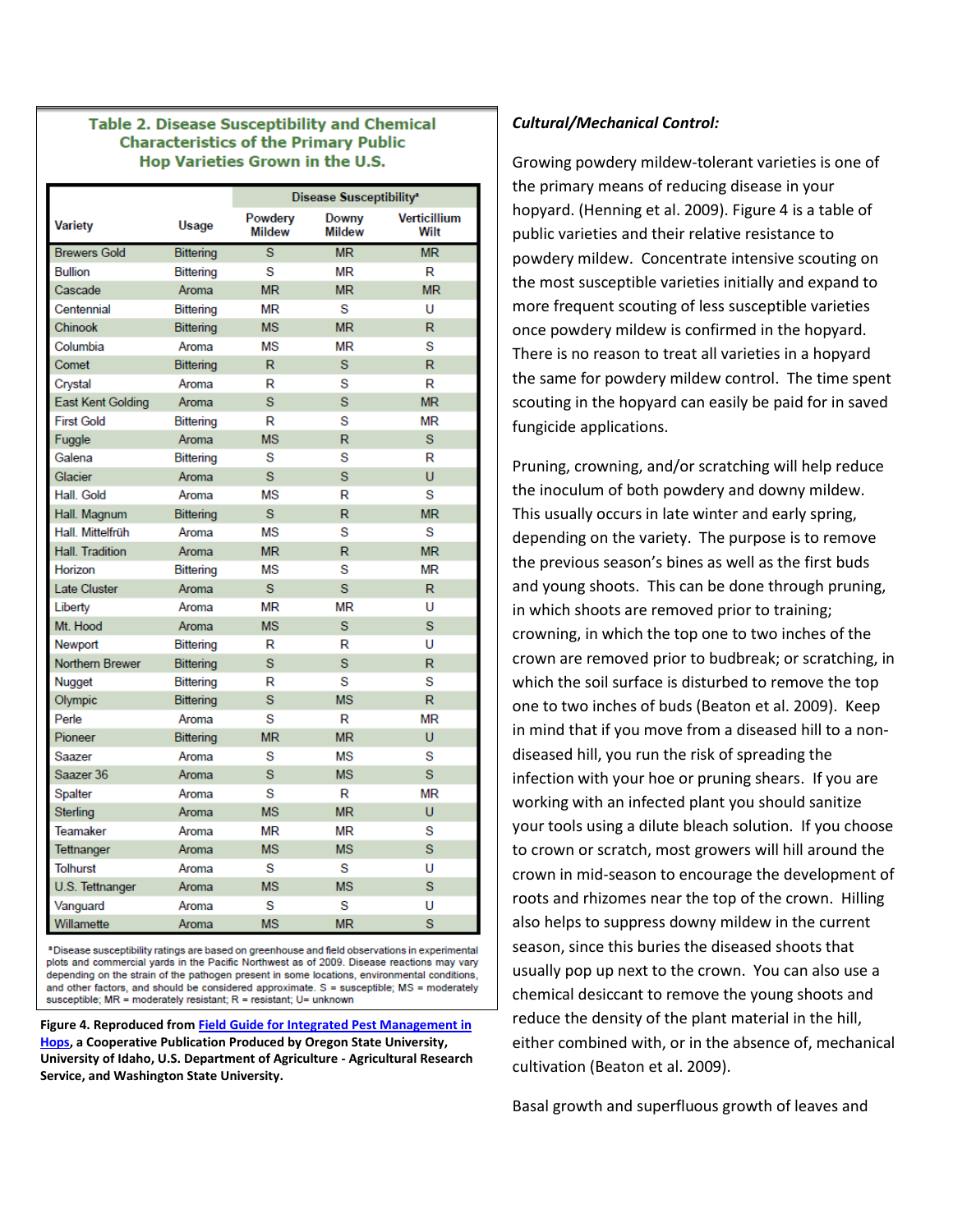lower laterals should be periodically removed from the bottom 4-5 feet (depending on the height of your trellis), either mechanically or chemically, once the bines are over 8 feet tall to promote air circulation in the yard, and to minimize the spread of both downy and powdery mildew up to the canopy. Basal growth that is less than 3 feet from the soil is frequently the culprit for spreading the disease up trained bines. In Australia and New Zealand, lower-lateral stripping is sometimes done with sheep, but organic growers be aware that there is a 90 day livestock-free harvest interval. After harvest, compost can be applied to bury any spore-carrying litter (Beaton et al. 2009).

Lastly, to avoid encouraging powdery mildew establishment, try to manage the fertility and irrigation in your yard so that sufficient levels are achieved. Excess of either can cause a flush of succulent growth, which is very susceptible to infection.

#### *Chemical Control:*

Intensive preventative spraying is how powdery mildew is controlled in the Pacific Northwest, where successful control is dependent on early, continuous intervention throughout the growing season. Best management practices are to keep the disease presence as low as possible (Mahaffee et al. 2009). There are both organic and conventional chemical options that can help a grower combat powdery mildew. Most of these are preventative, meaning they will help stop the disease from establishing on your plants, but can do little to combat a full-blown infection. When using a fungicide, be sure to read the fungicide label in its entirety! It is illegal to use a chemical on a crop or on a pest for which it is not specifically labeled, and can often do more harm than good. Keep in mind that not all chemicals are legal in every state; be sure to check with your local Extension or Agency of Agriculture. It is also important to remember that while a chemical may be legal and labeled for use in a state there is no assurance that the material is effective against a particular pest, even if it is on the label. Consult your local extension staff, university research staff and fellow growers to get an idea of the efficacy of a product and how best to use it. Also be sure to adhere to pre-harvest intervals and use proper personal protection equipment. When using fungicides it is very important to diversify the fungicide class and mode of action to prevent disease resistance from developing. Each class should only be used a few times per season, which is usually specified on the label. If the label permits, it can be very beneficial to tank mix fungicides that have a high risk for resistance development with fungicides that have a low risk (Mahaffee et al. 2009). Be sure to read the label carefully, as some mixtures are phytotoxic to some crops but not others. For example, using both oil and copper products in an apple orchard will result in phytotoxicity, but will work fine with tomatoes. See Table 1 for a list of approved fungicides on hops in NY and VT for 2011.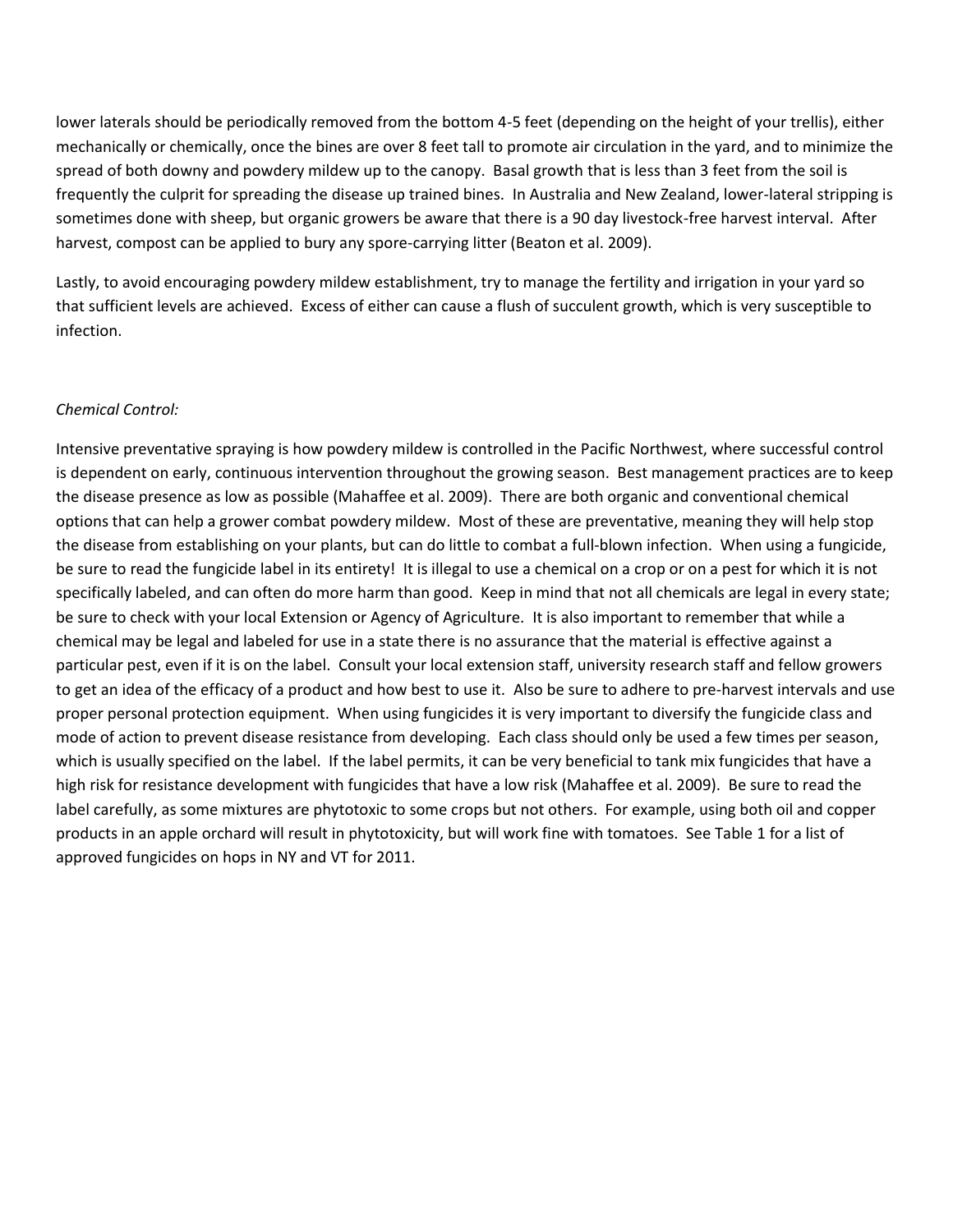#### **Table 1. Approved fungicides on hops in NY and VT for 2011.**

| Protectant Systemic Curative<br>approvec<br>Aphids<br>Mites<br>Other<br>MA<br>NY<br>mildew<br>mildew<br>Streptomyces lydicus<br>73314-1<br>X<br>Y<br>X<br><b>Actinovate AG</b><br>X<br>Х<br>Х<br><b>WYEC 108</b><br>copper oxychloride,<br>80289-3<br>X<br>Badge SC<br>X<br>Х<br>х<br>copper hydroxide<br>42750-168<br>basic copper sulfate<br>Basic Copper 50W HB<br>M1<br>х<br>Y<br>Х<br>х<br><b>Biocover UL</b><br><b>NC</b><br>X<br>X<br>Χ<br>X<br>34704-806<br>petroleum oil<br>X<br>X<br>X<br>Bonide Liquid Copper Fungicide Concentrate<br>67702-2-4<br>liquid copper<br>M<br>X<br>X<br>Bonide Liquid Copper Fungicide Ready to Use<br>67702-1-4<br>liquid copper<br>X<br>м<br>х<br>Х<br>X<br>х<br>X<br>X<br>$\pmb{\mathsf{X}}$<br>M<br>X<br>X<br>Carbon Defense<br>84846-1<br>potassium silicate<br>X<br>X<br>X<br>X<br>$\pmb{\times}$<br>Champ DP Dry Prill (Agtrol)<br>55146-57<br>copper hydroxide<br>M<br>X<br>$\pmb{\times}$<br>Champ Formula 2 Flowable (Agtrol)<br>55146-64<br>X<br>X<br>copper hydroxide<br>M<br>X<br>Y<br>$\pmb{\mathsf{X}}$<br>55146-1<br>M<br>X<br>Champ WG<br>copper hydroxide<br>X<br>X<br>X<br>Champion Wettable Powder (Agtrol)<br>55146-1<br>M<br>copper hydroxide<br>copper oxychloride, basic<br>X<br>C-O-C-S WDG<br>34704-326<br>M1<br>x<br>X<br>X<br>X<br>copper sulfate<br>Y<br>$\pmb{\times}$<br>X<br>X<br>$\boldsymbol{\mathsf{X}}$<br>Cueva Fungicide Concentrate<br>67702-2-70051<br>copper octanoate<br>X<br>X<br>X<br>Cuprofix Ultra 40 Disperss<br>4581-413-82695<br>basic copper sulfate<br>X<br>M1<br>х<br>$\pmb{\mathsf{X}}$<br>70506-201<br>X<br>X<br>X<br>Cuprofix Ultra 40 Disperss<br>basic copper sulfate<br>M1<br>19713-123<br>X<br>$\pmb{\times}$<br>X<br>Drexel Damoil<br>petroleum oil<br><b>NC</b><br>X<br>X<br>DuPont Kocide 101<br>352-681<br>x<br>X<br>X<br>copper hydroxide<br>M<br>$\pmb{\mathsf{X}}$<br>M<br>X<br>X<br>X<br>DuPont Kocide 2000<br>352-656<br>copper hydroxide<br>X<br>X<br>$\pmb{\times}$<br>X<br>DuPont Kocide 3000<br>352-662<br>copper hydroxide<br>M<br>X<br>X<br>DuPont Kocide 4.5LF<br>352-684<br>X<br>X<br>copper hydroxide<br>M<br>$\pmb{\mathsf{X}}$<br>$\pmb{\chi}$<br>M<br>X<br>X<br>DuPont Kocide DF<br>352-688<br>copper hydroxide<br>X<br>X<br>X<br><b>Ecomate Armicarb "0"</b><br>5905-541<br><b>NC</b><br>X<br>X<br>X<br>potassium bicarbonate<br>Χ<br>X<br>X<br>264-777<br>11<br>x<br>X<br>X<br>X<br>Flint Fungicide<br>trifloxystrobin<br>phosphorous acid mono-<br>68573-2<br>X<br>Fosphite Fungicide<br>33<br>X<br>х<br>Х<br>X<br>x<br>х<br>and di-potassium salts<br>phosphorous acid mono-<br>83472-1<br>33<br>X<br>X<br>X<br>X<br>X<br>Fungi-phite<br>and di-potassium salts<br>Glacial Spray Fluid<br>34704-849<br>white mineral oil<br>X<br>Y<br>X<br>X<br>X<br>X<br>X<br>X<br>Χ<br>JMS Stylet Oil<br>65564-1<br><b>NC</b><br>X<br>X<br>X<br>paraffinic oil<br>Y<br>X<br>X<br>Χ<br>X<br>JMS Stylet Oil, Organic<br>65564-1<br><b>NC</b><br>paraffinic oil<br>Y<br>$\pmb{\times}$<br>$\pmb{\times}$<br>11581-2<br>potassium bicarbonate<br><b>NC</b><br>X<br>Kaligreen<br>X<br>80289-2<br>X<br>X<br>X<br>Kentan DF<br>copper hydroxide<br>M<br>phosphorous acid mono-<br>73806-1<br>Kphite 7LP Systemic Fungicide Bactericide (Ag Label)<br>33<br>х<br>х<br>х<br>Х<br>x<br>х<br>and di-potassium salts<br>51036-352-66330<br><b>NC</b><br>X<br>Υ<br>X<br>X<br>X<br>Kumulus DF<br>sulfur<br>Χ<br>MilStop Broad Spectrum Foliar Fungicide<br>X<br>X<br>X<br>70870-1-68539<br>potassium bicarbonate<br>ΝC<br>X<br>$\pmb{\times}$<br>34704-900<br>tebuconazole<br>3<br>X<br>X<br>Monsoon<br>Y<br>Nordox 75 WG<br>48142-4<br>X<br>X<br>X<br>cuprous oxide<br>Nu-Cop 3L<br>42750-75<br>X<br>X<br>X<br>X<br>copper hydroxide<br>м<br>$\pmb{\times}$<br>Nu-Cop 50DF<br>45002-4<br>cupric hydroxide<br>M<br>X<br>X<br>X<br>45002-7<br>X<br>Nu-Cop 50WP<br>Υ<br>X<br>X<br>X<br>copper hydroxide<br>M<br>х<br>X<br>Nu-Cop HB<br>42750-132<br>x<br>X<br>X<br>cupric hydroxide<br>М<br>potassium dihydrogen<br>70644-1<br>X<br>X<br>Nutrol<br>х<br>Х<br>phosphate<br>X<br>$\pmb{\times}$<br>$\pmb{\times}$<br>5905-368<br>X<br>mineral oil<br>X<br>X<br>5905-368<br>mineral oil<br>X<br>X<br>X<br>X<br>$\boldsymbol{\mathsf{X}}$<br>Omni Supreme Spray<br>X<br>sodium tetraborohydrate<br>X<br>X<br>Prev-AM Ultra<br>72662-3<br>X<br>decahydrate<br>Pristine Fungicide<br>7969-199<br>boscalid, pyraclostrobin<br>7,11<br>X<br>X<br>X<br>X<br>X<br>Procure 480SC<br>400-518<br>triflumizole<br>x<br>X<br>X<br>X<br>X<br>X<br>3<br><b>NC</b><br>X<br>69526-5<br>petroleum oil<br>Χ<br>x<br>X<br>Purespray 10E<br>X<br>69526-9<br>petroleum oil<br><b>NC</b><br>Υ<br>X<br>X<br>X<br>Purespray Green<br>62719-375<br>quinoxyfen<br>13<br>X<br>X<br>X<br>Quintec<br>х<br>3<br>X<br>X<br>Rally 40WSP<br>62719-410<br>myclobutanil<br>X<br>X<br>Χ<br>phosphorous acid mono-<br>34704-924<br>33<br>X<br>X<br>X<br>X<br>X<br>Rampart<br>and di-potassium salts<br>extract of Reynoutria<br>84059-3<br>Υ<br>Χ<br>Regalia<br>x<br>X<br>X<br>X<br>sachalinenis<br>Saf-T-Side<br>48813-1<br>petroleum oil<br>NC<br>S.<br>S.<br>Υ<br>x<br>X<br>X<br>х<br>х<br>X<br>QST 713 strain Bacillus<br>69592-12<br>Υ<br>Χ<br>Serenade ASO<br>x<br>X<br>X<br>subtilis<br>QST 713 strain of dried<br>Y<br>X<br>69592-11<br>x<br>X<br>X<br>Serenade Max<br><b>Bacillus subtilis</b><br>X<br>X<br>X<br>X<br>82100-1<br>potassium silicate<br>M<br>X<br>X<br>Bacillus pumilus strain QST<br>69592-13<br>Y<br>x<br>X<br>X<br>X<br>X<br>Sonata<br>2808<br>X<br>X<br>Tebuzol 3.6F<br>70506-114<br>tebuconazole<br>$\overline{\mathbf{3}}$<br>X<br>X<br>clarified hydrophobic | Table 1. Approved fungicides on hops in NY and VT for 2011.<br><b>Trade Name</b> |              |                   |           |   |  | <b>OMRI</b> | Target pest |       |  |  |  | Registered |   |              |
|--------------------------------------------------------------------------------------------------------------------------------------------------------------------------------------------------------------------------------------------------------------------------------------------------------------------------------------------------------------------------------------------------------------------------------------------------------------------------------------------------------------------------------------------------------------------------------------------------------------------------------------------------------------------------------------------------------------------------------------------------------------------------------------------------------------------------------------------------------------------------------------------------------------------------------------------------------------------------------------------------------------------------------------------------------------------------------------------------------------------------------------------------------------------------------------------------------------------------------------------------------------------------------------------------------------------------------------------------------------------------------------------------------------------------------------------------------------------------------------------------------------------------------------------------------------------------------------------------------------------------------------------------------------------------------------------------------------------------------------------------------------------------------------------------------------------------------------------------------------------------------------------------------------------------------------------------------------------------------------------------------------------------------------------------------------------------------------------------------------------------------------------------------------------------------------------------------------------------------------------------------------------------------------------------------------------------------------------------------------------------------------------------------------------------------------------------------------------------------------------------------------------------------------------------------------------------------------------------------------------------------------------------------------------------------------------------------------------------------------------------------------------------------------------------------------------------------------------------------------------------------------------------------------------------------------------------------------------------------------------------------------------------------------------------------------------------------------------------------------------------------------------------------------------------------------------------------------------------------------------------------------------------------------------------------------------------------------------------------------------------------------------------------------------------------------------------------------------------------------------------------------------------------------------------------------------------------------------------------------------------------------------------------------------------------------------------------------------------------------------------------------------------------------------------------------------------------------------------------------------------------------------------------------------------------------------------------------------------------------------------------------------------------------------------------------------------------------------------------------------------------------------------------------------------------------------------------------------------------------------------------------------------------------------------------------------------------------------------------------------------------------------------------------------------------------------------------------------------------------------------------------------------------------------------------------------------------------------------------------------------------------------------------------------------------------------------------------------------------------------------------------------------------------------------------------------------------------------------------------------------------------------------------------------------------------------------------------------------------------------------------------------------------------------------------------------------------------------------------------------------------------------------------------------------------------------------------------------------------------------------------------------------------------------------------------------------------------------------------------------------------------------------------------------------------------------------------------------------------------------------------------------------------------------------------------------------------------------------------------------------------------------------|----------------------------------------------------------------------------------|--------------|-------------------|-----------|---|--|-------------|-------------|-------|--|--|--|------------|---|--------------|
|                                                                                                                                                                                                                                                                                                                                                                                                                                                                                                                                                                                                                                                                                                                                                                                                                                                                                                                                                                                                                                                                                                                                                                                                                                                                                                                                                                                                                                                                                                                                                                                                                                                                                                                                                                                                                                                                                                                                                                                                                                                                                                                                                                                                                                                                                                                                                                                                                                                                                                                                                                                                                                                                                                                                                                                                                                                                                                                                                                                                                                                                                                                                                                                                                                                                                                                                                                                                                                                                                                                                                                                                                                                                                                                                                                                                                                                                                                                                                                                                                                                                                                                                                                                                                                                                                                                                                                                                                                                                                                                                                                                                                                                                                                                                                                                                                                                                                                                                                                                                                                                                                                                                                                                                                                                                                                                                                                                                                                                                                                                                                                                                                                                  |                                                                                  | EPA Reg. No. | Active ingredient | Group     |   |  |             | Powdery     | Downy |  |  |  |            |   | VT           |
|                                                                                                                                                                                                                                                                                                                                                                                                                                                                                                                                                                                                                                                                                                                                                                                                                                                                                                                                                                                                                                                                                                                                                                                                                                                                                                                                                                                                                                                                                                                                                                                                                                                                                                                                                                                                                                                                                                                                                                                                                                                                                                                                                                                                                                                                                                                                                                                                                                                                                                                                                                                                                                                                                                                                                                                                                                                                                                                                                                                                                                                                                                                                                                                                                                                                                                                                                                                                                                                                                                                                                                                                                                                                                                                                                                                                                                                                                                                                                                                                                                                                                                                                                                                                                                                                                                                                                                                                                                                                                                                                                                                                                                                                                                                                                                                                                                                                                                                                                                                                                                                                                                                                                                                                                                                                                                                                                                                                                                                                                                                                                                                                                                                  |                                                                                  |              |                   |           |   |  |             |             |       |  |  |  |            |   | X            |
|                                                                                                                                                                                                                                                                                                                                                                                                                                                                                                                                                                                                                                                                                                                                                                                                                                                                                                                                                                                                                                                                                                                                                                                                                                                                                                                                                                                                                                                                                                                                                                                                                                                                                                                                                                                                                                                                                                                                                                                                                                                                                                                                                                                                                                                                                                                                                                                                                                                                                                                                                                                                                                                                                                                                                                                                                                                                                                                                                                                                                                                                                                                                                                                                                                                                                                                                                                                                                                                                                                                                                                                                                                                                                                                                                                                                                                                                                                                                                                                                                                                                                                                                                                                                                                                                                                                                                                                                                                                                                                                                                                                                                                                                                                                                                                                                                                                                                                                                                                                                                                                                                                                                                                                                                                                                                                                                                                                                                                                                                                                                                                                                                                                  |                                                                                  |              |                   |           |   |  |             |             |       |  |  |  |            |   |              |
|                                                                                                                                                                                                                                                                                                                                                                                                                                                                                                                                                                                                                                                                                                                                                                                                                                                                                                                                                                                                                                                                                                                                                                                                                                                                                                                                                                                                                                                                                                                                                                                                                                                                                                                                                                                                                                                                                                                                                                                                                                                                                                                                                                                                                                                                                                                                                                                                                                                                                                                                                                                                                                                                                                                                                                                                                                                                                                                                                                                                                                                                                                                                                                                                                                                                                                                                                                                                                                                                                                                                                                                                                                                                                                                                                                                                                                                                                                                                                                                                                                                                                                                                                                                                                                                                                                                                                                                                                                                                                                                                                                                                                                                                                                                                                                                                                                                                                                                                                                                                                                                                                                                                                                                                                                                                                                                                                                                                                                                                                                                                                                                                                                                  |                                                                                  |              |                   |           |   |  |             |             |       |  |  |  |            |   |              |
|                                                                                                                                                                                                                                                                                                                                                                                                                                                                                                                                                                                                                                                                                                                                                                                                                                                                                                                                                                                                                                                                                                                                                                                                                                                                                                                                                                                                                                                                                                                                                                                                                                                                                                                                                                                                                                                                                                                                                                                                                                                                                                                                                                                                                                                                                                                                                                                                                                                                                                                                                                                                                                                                                                                                                                                                                                                                                                                                                                                                                                                                                                                                                                                                                                                                                                                                                                                                                                                                                                                                                                                                                                                                                                                                                                                                                                                                                                                                                                                                                                                                                                                                                                                                                                                                                                                                                                                                                                                                                                                                                                                                                                                                                                                                                                                                                                                                                                                                                                                                                                                                                                                                                                                                                                                                                                                                                                                                                                                                                                                                                                                                                                                  |                                                                                  |              |                   |           |   |  |             |             |       |  |  |  |            |   |              |
|                                                                                                                                                                                                                                                                                                                                                                                                                                                                                                                                                                                                                                                                                                                                                                                                                                                                                                                                                                                                                                                                                                                                                                                                                                                                                                                                                                                                                                                                                                                                                                                                                                                                                                                                                                                                                                                                                                                                                                                                                                                                                                                                                                                                                                                                                                                                                                                                                                                                                                                                                                                                                                                                                                                                                                                                                                                                                                                                                                                                                                                                                                                                                                                                                                                                                                                                                                                                                                                                                                                                                                                                                                                                                                                                                                                                                                                                                                                                                                                                                                                                                                                                                                                                                                                                                                                                                                                                                                                                                                                                                                                                                                                                                                                                                                                                                                                                                                                                                                                                                                                                                                                                                                                                                                                                                                                                                                                                                                                                                                                                                                                                                                                  |                                                                                  |              |                   |           |   |  |             |             |       |  |  |  |            |   | X            |
|                                                                                                                                                                                                                                                                                                                                                                                                                                                                                                                                                                                                                                                                                                                                                                                                                                                                                                                                                                                                                                                                                                                                                                                                                                                                                                                                                                                                                                                                                                                                                                                                                                                                                                                                                                                                                                                                                                                                                                                                                                                                                                                                                                                                                                                                                                                                                                                                                                                                                                                                                                                                                                                                                                                                                                                                                                                                                                                                                                                                                                                                                                                                                                                                                                                                                                                                                                                                                                                                                                                                                                                                                                                                                                                                                                                                                                                                                                                                                                                                                                                                                                                                                                                                                                                                                                                                                                                                                                                                                                                                                                                                                                                                                                                                                                                                                                                                                                                                                                                                                                                                                                                                                                                                                                                                                                                                                                                                                                                                                                                                                                                                                                                  |                                                                                  |              |                   |           |   |  |             |             |       |  |  |  |            |   | X            |
|                                                                                                                                                                                                                                                                                                                                                                                                                                                                                                                                                                                                                                                                                                                                                                                                                                                                                                                                                                                                                                                                                                                                                                                                                                                                                                                                                                                                                                                                                                                                                                                                                                                                                                                                                                                                                                                                                                                                                                                                                                                                                                                                                                                                                                                                                                                                                                                                                                                                                                                                                                                                                                                                                                                                                                                                                                                                                                                                                                                                                                                                                                                                                                                                                                                                                                                                                                                                                                                                                                                                                                                                                                                                                                                                                                                                                                                                                                                                                                                                                                                                                                                                                                                                                                                                                                                                                                                                                                                                                                                                                                                                                                                                                                                                                                                                                                                                                                                                                                                                                                                                                                                                                                                                                                                                                                                                                                                                                                                                                                                                                                                                                                                  |                                                                                  |              |                   |           |   |  |             |             |       |  |  |  |            |   |              |
|                                                                                                                                                                                                                                                                                                                                                                                                                                                                                                                                                                                                                                                                                                                                                                                                                                                                                                                                                                                                                                                                                                                                                                                                                                                                                                                                                                                                                                                                                                                                                                                                                                                                                                                                                                                                                                                                                                                                                                                                                                                                                                                                                                                                                                                                                                                                                                                                                                                                                                                                                                                                                                                                                                                                                                                                                                                                                                                                                                                                                                                                                                                                                                                                                                                                                                                                                                                                                                                                                                                                                                                                                                                                                                                                                                                                                                                                                                                                                                                                                                                                                                                                                                                                                                                                                                                                                                                                                                                                                                                                                                                                                                                                                                                                                                                                                                                                                                                                                                                                                                                                                                                                                                                                                                                                                                                                                                                                                                                                                                                                                                                                                                                  |                                                                                  |              |                   |           |   |  |             |             |       |  |  |  |            |   |              |
|                                                                                                                                                                                                                                                                                                                                                                                                                                                                                                                                                                                                                                                                                                                                                                                                                                                                                                                                                                                                                                                                                                                                                                                                                                                                                                                                                                                                                                                                                                                                                                                                                                                                                                                                                                                                                                                                                                                                                                                                                                                                                                                                                                                                                                                                                                                                                                                                                                                                                                                                                                                                                                                                                                                                                                                                                                                                                                                                                                                                                                                                                                                                                                                                                                                                                                                                                                                                                                                                                                                                                                                                                                                                                                                                                                                                                                                                                                                                                                                                                                                                                                                                                                                                                                                                                                                                                                                                                                                                                                                                                                                                                                                                                                                                                                                                                                                                                                                                                                                                                                                                                                                                                                                                                                                                                                                                                                                                                                                                                                                                                                                                                                                  |                                                                                  |              |                   |           |   |  |             |             |       |  |  |  |            |   |              |
| Sil-Matrix                                                                                                                                                                                                                                                                                                                                                                                                                                                                                                                                                                                                                                                                                                                                                                                                                                                                                                                                                                                                                                                                                                                                                                                                                                                                                                                                                                                                                                                                                                                                                                                                                                                                                                                                                                                                                                                                                                                                                                                                                                                                                                                                                                                                                                                                                                                                                                                                                                                                                                                                                                                                                                                                                                                                                                                                                                                                                                                                                                                                                                                                                                                                                                                                                                                                                                                                                                                                                                                                                                                                                                                                                                                                                                                                                                                                                                                                                                                                                                                                                                                                                                                                                                                                                                                                                                                                                                                                                                                                                                                                                                                                                                                                                                                                                                                                                                                                                                                                                                                                                                                                                                                                                                                                                                                                                                                                                                                                                                                                                                                                                                                                                                       |                                                                                  |              |                   |           |   |  |             |             |       |  |  |  |            |   |              |
|                                                                                                                                                                                                                                                                                                                                                                                                                                                                                                                                                                                                                                                                                                                                                                                                                                                                                                                                                                                                                                                                                                                                                                                                                                                                                                                                                                                                                                                                                                                                                                                                                                                                                                                                                                                                                                                                                                                                                                                                                                                                                                                                                                                                                                                                                                                                                                                                                                                                                                                                                                                                                                                                                                                                                                                                                                                                                                                                                                                                                                                                                                                                                                                                                                                                                                                                                                                                                                                                                                                                                                                                                                                                                                                                                                                                                                                                                                                                                                                                                                                                                                                                                                                                                                                                                                                                                                                                                                                                                                                                                                                                                                                                                                                                                                                                                                                                                                                                                                                                                                                                                                                                                                                                                                                                                                                                                                                                                                                                                                                                                                                                                                                  |                                                                                  |              |                   |           |   |  |             |             |       |  |  |  |            |   |              |
|                                                                                                                                                                                                                                                                                                                                                                                                                                                                                                                                                                                                                                                                                                                                                                                                                                                                                                                                                                                                                                                                                                                                                                                                                                                                                                                                                                                                                                                                                                                                                                                                                                                                                                                                                                                                                                                                                                                                                                                                                                                                                                                                                                                                                                                                                                                                                                                                                                                                                                                                                                                                                                                                                                                                                                                                                                                                                                                                                                                                                                                                                                                                                                                                                                                                                                                                                                                                                                                                                                                                                                                                                                                                                                                                                                                                                                                                                                                                                                                                                                                                                                                                                                                                                                                                                                                                                                                                                                                                                                                                                                                                                                                                                                                                                                                                                                                                                                                                                                                                                                                                                                                                                                                                                                                                                                                                                                                                                                                                                                                                                                                                                                                  |                                                                                  |              |                   |           |   |  |             |             |       |  |  |  |            |   | X            |
|                                                                                                                                                                                                                                                                                                                                                                                                                                                                                                                                                                                                                                                                                                                                                                                                                                                                                                                                                                                                                                                                                                                                                                                                                                                                                                                                                                                                                                                                                                                                                                                                                                                                                                                                                                                                                                                                                                                                                                                                                                                                                                                                                                                                                                                                                                                                                                                                                                                                                                                                                                                                                                                                                                                                                                                                                                                                                                                                                                                                                                                                                                                                                                                                                                                                                                                                                                                                                                                                                                                                                                                                                                                                                                                                                                                                                                                                                                                                                                                                                                                                                                                                                                                                                                                                                                                                                                                                                                                                                                                                                                                                                                                                                                                                                                                                                                                                                                                                                                                                                                                                                                                                                                                                                                                                                                                                                                                                                                                                                                                                                                                                                                                  |                                                                                  |              |                   |           |   |  |             |             |       |  |  |  |            |   |              |
|                                                                                                                                                                                                                                                                                                                                                                                                                                                                                                                                                                                                                                                                                                                                                                                                                                                                                                                                                                                                                                                                                                                                                                                                                                                                                                                                                                                                                                                                                                                                                                                                                                                                                                                                                                                                                                                                                                                                                                                                                                                                                                                                                                                                                                                                                                                                                                                                                                                                                                                                                                                                                                                                                                                                                                                                                                                                                                                                                                                                                                                                                                                                                                                                                                                                                                                                                                                                                                                                                                                                                                                                                                                                                                                                                                                                                                                                                                                                                                                                                                                                                                                                                                                                                                                                                                                                                                                                                                                                                                                                                                                                                                                                                                                                                                                                                                                                                                                                                                                                                                                                                                                                                                                                                                                                                                                                                                                                                                                                                                                                                                                                                                                  |                                                                                  |              |                   |           |   |  |             |             |       |  |  |  |            |   | X            |
|                                                                                                                                                                                                                                                                                                                                                                                                                                                                                                                                                                                                                                                                                                                                                                                                                                                                                                                                                                                                                                                                                                                                                                                                                                                                                                                                                                                                                                                                                                                                                                                                                                                                                                                                                                                                                                                                                                                                                                                                                                                                                                                                                                                                                                                                                                                                                                                                                                                                                                                                                                                                                                                                                                                                                                                                                                                                                                                                                                                                                                                                                                                                                                                                                                                                                                                                                                                                                                                                                                                                                                                                                                                                                                                                                                                                                                                                                                                                                                                                                                                                                                                                                                                                                                                                                                                                                                                                                                                                                                                                                                                                                                                                                                                                                                                                                                                                                                                                                                                                                                                                                                                                                                                                                                                                                                                                                                                                                                                                                                                                                                                                                                                  |                                                                                  |              |                   |           |   |  |             |             |       |  |  |  |            |   | X            |
|                                                                                                                                                                                                                                                                                                                                                                                                                                                                                                                                                                                                                                                                                                                                                                                                                                                                                                                                                                                                                                                                                                                                                                                                                                                                                                                                                                                                                                                                                                                                                                                                                                                                                                                                                                                                                                                                                                                                                                                                                                                                                                                                                                                                                                                                                                                                                                                                                                                                                                                                                                                                                                                                                                                                                                                                                                                                                                                                                                                                                                                                                                                                                                                                                                                                                                                                                                                                                                                                                                                                                                                                                                                                                                                                                                                                                                                                                                                                                                                                                                                                                                                                                                                                                                                                                                                                                                                                                                                                                                                                                                                                                                                                                                                                                                                                                                                                                                                                                                                                                                                                                                                                                                                                                                                                                                                                                                                                                                                                                                                                                                                                                                                  |                                                                                  |              |                   |           |   |  |             |             |       |  |  |  |            |   | X            |
|                                                                                                                                                                                                                                                                                                                                                                                                                                                                                                                                                                                                                                                                                                                                                                                                                                                                                                                                                                                                                                                                                                                                                                                                                                                                                                                                                                                                                                                                                                                                                                                                                                                                                                                                                                                                                                                                                                                                                                                                                                                                                                                                                                                                                                                                                                                                                                                                                                                                                                                                                                                                                                                                                                                                                                                                                                                                                                                                                                                                                                                                                                                                                                                                                                                                                                                                                                                                                                                                                                                                                                                                                                                                                                                                                                                                                                                                                                                                                                                                                                                                                                                                                                                                                                                                                                                                                                                                                                                                                                                                                                                                                                                                                                                                                                                                                                                                                                                                                                                                                                                                                                                                                                                                                                                                                                                                                                                                                                                                                                                                                                                                                                                  |                                                                                  |              |                   |           |   |  |             |             |       |  |  |  |            |   | X            |
|                                                                                                                                                                                                                                                                                                                                                                                                                                                                                                                                                                                                                                                                                                                                                                                                                                                                                                                                                                                                                                                                                                                                                                                                                                                                                                                                                                                                                                                                                                                                                                                                                                                                                                                                                                                                                                                                                                                                                                                                                                                                                                                                                                                                                                                                                                                                                                                                                                                                                                                                                                                                                                                                                                                                                                                                                                                                                                                                                                                                                                                                                                                                                                                                                                                                                                                                                                                                                                                                                                                                                                                                                                                                                                                                                                                                                                                                                                                                                                                                                                                                                                                                                                                                                                                                                                                                                                                                                                                                                                                                                                                                                                                                                                                                                                                                                                                                                                                                                                                                                                                                                                                                                                                                                                                                                                                                                                                                                                                                                                                                                                                                                                                  |                                                                                  |              |                   |           |   |  |             |             |       |  |  |  |            |   | $\mathsf{x}$ |
|                                                                                                                                                                                                                                                                                                                                                                                                                                                                                                                                                                                                                                                                                                                                                                                                                                                                                                                                                                                                                                                                                                                                                                                                                                                                                                                                                                                                                                                                                                                                                                                                                                                                                                                                                                                                                                                                                                                                                                                                                                                                                                                                                                                                                                                                                                                                                                                                                                                                                                                                                                                                                                                                                                                                                                                                                                                                                                                                                                                                                                                                                                                                                                                                                                                                                                                                                                                                                                                                                                                                                                                                                                                                                                                                                                                                                                                                                                                                                                                                                                                                                                                                                                                                                                                                                                                                                                                                                                                                                                                                                                                                                                                                                                                                                                                                                                                                                                                                                                                                                                                                                                                                                                                                                                                                                                                                                                                                                                                                                                                                                                                                                                                  |                                                                                  |              |                   |           |   |  |             |             |       |  |  |  |            |   | X            |
|                                                                                                                                                                                                                                                                                                                                                                                                                                                                                                                                                                                                                                                                                                                                                                                                                                                                                                                                                                                                                                                                                                                                                                                                                                                                                                                                                                                                                                                                                                                                                                                                                                                                                                                                                                                                                                                                                                                                                                                                                                                                                                                                                                                                                                                                                                                                                                                                                                                                                                                                                                                                                                                                                                                                                                                                                                                                                                                                                                                                                                                                                                                                                                                                                                                                                                                                                                                                                                                                                                                                                                                                                                                                                                                                                                                                                                                                                                                                                                                                                                                                                                                                                                                                                                                                                                                                                                                                                                                                                                                                                                                                                                                                                                                                                                                                                                                                                                                                                                                                                                                                                                                                                                                                                                                                                                                                                                                                                                                                                                                                                                                                                                                  |                                                                                  |              |                   |           |   |  |             |             |       |  |  |  |            |   | X            |
|                                                                                                                                                                                                                                                                                                                                                                                                                                                                                                                                                                                                                                                                                                                                                                                                                                                                                                                                                                                                                                                                                                                                                                                                                                                                                                                                                                                                                                                                                                                                                                                                                                                                                                                                                                                                                                                                                                                                                                                                                                                                                                                                                                                                                                                                                                                                                                                                                                                                                                                                                                                                                                                                                                                                                                                                                                                                                                                                                                                                                                                                                                                                                                                                                                                                                                                                                                                                                                                                                                                                                                                                                                                                                                                                                                                                                                                                                                                                                                                                                                                                                                                                                                                                                                                                                                                                                                                                                                                                                                                                                                                                                                                                                                                                                                                                                                                                                                                                                                                                                                                                                                                                                                                                                                                                                                                                                                                                                                                                                                                                                                                                                                                  |                                                                                  |              |                   |           |   |  |             |             |       |  |  |  |            |   |              |
|                                                                                                                                                                                                                                                                                                                                                                                                                                                                                                                                                                                                                                                                                                                                                                                                                                                                                                                                                                                                                                                                                                                                                                                                                                                                                                                                                                                                                                                                                                                                                                                                                                                                                                                                                                                                                                                                                                                                                                                                                                                                                                                                                                                                                                                                                                                                                                                                                                                                                                                                                                                                                                                                                                                                                                                                                                                                                                                                                                                                                                                                                                                                                                                                                                                                                                                                                                                                                                                                                                                                                                                                                                                                                                                                                                                                                                                                                                                                                                                                                                                                                                                                                                                                                                                                                                                                                                                                                                                                                                                                                                                                                                                                                                                                                                                                                                                                                                                                                                                                                                                                                                                                                                                                                                                                                                                                                                                                                                                                                                                                                                                                                                                  |                                                                                  |              |                   |           |   |  |             |             |       |  |  |  |            |   | X            |
|                                                                                                                                                                                                                                                                                                                                                                                                                                                                                                                                                                                                                                                                                                                                                                                                                                                                                                                                                                                                                                                                                                                                                                                                                                                                                                                                                                                                                                                                                                                                                                                                                                                                                                                                                                                                                                                                                                                                                                                                                                                                                                                                                                                                                                                                                                                                                                                                                                                                                                                                                                                                                                                                                                                                                                                                                                                                                                                                                                                                                                                                                                                                                                                                                                                                                                                                                                                                                                                                                                                                                                                                                                                                                                                                                                                                                                                                                                                                                                                                                                                                                                                                                                                                                                                                                                                                                                                                                                                                                                                                                                                                                                                                                                                                                                                                                                                                                                                                                                                                                                                                                                                                                                                                                                                                                                                                                                                                                                                                                                                                                                                                                                                  |                                                                                  |              |                   |           |   |  |             |             |       |  |  |  |            |   | X            |
|                                                                                                                                                                                                                                                                                                                                                                                                                                                                                                                                                                                                                                                                                                                                                                                                                                                                                                                                                                                                                                                                                                                                                                                                                                                                                                                                                                                                                                                                                                                                                                                                                                                                                                                                                                                                                                                                                                                                                                                                                                                                                                                                                                                                                                                                                                                                                                                                                                                                                                                                                                                                                                                                                                                                                                                                                                                                                                                                                                                                                                                                                                                                                                                                                                                                                                                                                                                                                                                                                                                                                                                                                                                                                                                                                                                                                                                                                                                                                                                                                                                                                                                                                                                                                                                                                                                                                                                                                                                                                                                                                                                                                                                                                                                                                                                                                                                                                                                                                                                                                                                                                                                                                                                                                                                                                                                                                                                                                                                                                                                                                                                                                                                  |                                                                                  |              |                   |           |   |  |             |             |       |  |  |  |            |   |              |
|                                                                                                                                                                                                                                                                                                                                                                                                                                                                                                                                                                                                                                                                                                                                                                                                                                                                                                                                                                                                                                                                                                                                                                                                                                                                                                                                                                                                                                                                                                                                                                                                                                                                                                                                                                                                                                                                                                                                                                                                                                                                                                                                                                                                                                                                                                                                                                                                                                                                                                                                                                                                                                                                                                                                                                                                                                                                                                                                                                                                                                                                                                                                                                                                                                                                                                                                                                                                                                                                                                                                                                                                                                                                                                                                                                                                                                                                                                                                                                                                                                                                                                                                                                                                                                                                                                                                                                                                                                                                                                                                                                                                                                                                                                                                                                                                                                                                                                                                                                                                                                                                                                                                                                                                                                                                                                                                                                                                                                                                                                                                                                                                                                                  |                                                                                  |              |                   |           |   |  |             |             |       |  |  |  |            |   |              |
|                                                                                                                                                                                                                                                                                                                                                                                                                                                                                                                                                                                                                                                                                                                                                                                                                                                                                                                                                                                                                                                                                                                                                                                                                                                                                                                                                                                                                                                                                                                                                                                                                                                                                                                                                                                                                                                                                                                                                                                                                                                                                                                                                                                                                                                                                                                                                                                                                                                                                                                                                                                                                                                                                                                                                                                                                                                                                                                                                                                                                                                                                                                                                                                                                                                                                                                                                                                                                                                                                                                                                                                                                                                                                                                                                                                                                                                                                                                                                                                                                                                                                                                                                                                                                                                                                                                                                                                                                                                                                                                                                                                                                                                                                                                                                                                                                                                                                                                                                                                                                                                                                                                                                                                                                                                                                                                                                                                                                                                                                                                                                                                                                                                  |                                                                                  |              |                   |           |   |  |             |             |       |  |  |  |            |   | X            |
|                                                                                                                                                                                                                                                                                                                                                                                                                                                                                                                                                                                                                                                                                                                                                                                                                                                                                                                                                                                                                                                                                                                                                                                                                                                                                                                                                                                                                                                                                                                                                                                                                                                                                                                                                                                                                                                                                                                                                                                                                                                                                                                                                                                                                                                                                                                                                                                                                                                                                                                                                                                                                                                                                                                                                                                                                                                                                                                                                                                                                                                                                                                                                                                                                                                                                                                                                                                                                                                                                                                                                                                                                                                                                                                                                                                                                                                                                                                                                                                                                                                                                                                                                                                                                                                                                                                                                                                                                                                                                                                                                                                                                                                                                                                                                                                                                                                                                                                                                                                                                                                                                                                                                                                                                                                                                                                                                                                                                                                                                                                                                                                                                                                  |                                                                                  |              |                   |           |   |  |             |             |       |  |  |  |            |   | X            |
| Omni Oil 6E                                                                                                                                                                                                                                                                                                                                                                                                                                                                                                                                                                                                                                                                                                                                                                                                                                                                                                                                                                                                                                                                                                                                                                                                                                                                                                                                                                                                                                                                                                                                                                                                                                                                                                                                                                                                                                                                                                                                                                                                                                                                                                                                                                                                                                                                                                                                                                                                                                                                                                                                                                                                                                                                                                                                                                                                                                                                                                                                                                                                                                                                                                                                                                                                                                                                                                                                                                                                                                                                                                                                                                                                                                                                                                                                                                                                                                                                                                                                                                                                                                                                                                                                                                                                                                                                                                                                                                                                                                                                                                                                                                                                                                                                                                                                                                                                                                                                                                                                                                                                                                                                                                                                                                                                                                                                                                                                                                                                                                                                                                                                                                                                                                      |                                                                                  |              |                   |           |   |  |             |             |       |  |  |  |            |   |              |
|                                                                                                                                                                                                                                                                                                                                                                                                                                                                                                                                                                                                                                                                                                                                                                                                                                                                                                                                                                                                                                                                                                                                                                                                                                                                                                                                                                                                                                                                                                                                                                                                                                                                                                                                                                                                                                                                                                                                                                                                                                                                                                                                                                                                                                                                                                                                                                                                                                                                                                                                                                                                                                                                                                                                                                                                                                                                                                                                                                                                                                                                                                                                                                                                                                                                                                                                                                                                                                                                                                                                                                                                                                                                                                                                                                                                                                                                                                                                                                                                                                                                                                                                                                                                                                                                                                                                                                                                                                                                                                                                                                                                                                                                                                                                                                                                                                                                                                                                                                                                                                                                                                                                                                                                                                                                                                                                                                                                                                                                                                                                                                                                                                                  |                                                                                  |              |                   |           |   |  |             |             |       |  |  |  |            |   | X            |
|                                                                                                                                                                                                                                                                                                                                                                                                                                                                                                                                                                                                                                                                                                                                                                                                                                                                                                                                                                                                                                                                                                                                                                                                                                                                                                                                                                                                                                                                                                                                                                                                                                                                                                                                                                                                                                                                                                                                                                                                                                                                                                                                                                                                                                                                                                                                                                                                                                                                                                                                                                                                                                                                                                                                                                                                                                                                                                                                                                                                                                                                                                                                                                                                                                                                                                                                                                                                                                                                                                                                                                                                                                                                                                                                                                                                                                                                                                                                                                                                                                                                                                                                                                                                                                                                                                                                                                                                                                                                                                                                                                                                                                                                                                                                                                                                                                                                                                                                                                                                                                                                                                                                                                                                                                                                                                                                                                                                                                                                                                                                                                                                                                                  |                                                                                  |              |                   |           |   |  |             |             |       |  |  |  |            |   | X            |
|                                                                                                                                                                                                                                                                                                                                                                                                                                                                                                                                                                                                                                                                                                                                                                                                                                                                                                                                                                                                                                                                                                                                                                                                                                                                                                                                                                                                                                                                                                                                                                                                                                                                                                                                                                                                                                                                                                                                                                                                                                                                                                                                                                                                                                                                                                                                                                                                                                                                                                                                                                                                                                                                                                                                                                                                                                                                                                                                                                                                                                                                                                                                                                                                                                                                                                                                                                                                                                                                                                                                                                                                                                                                                                                                                                                                                                                                                                                                                                                                                                                                                                                                                                                                                                                                                                                                                                                                                                                                                                                                                                                                                                                                                                                                                                                                                                                                                                                                                                                                                                                                                                                                                                                                                                                                                                                                                                                                                                                                                                                                                                                                                                                  |                                                                                  |              |                   |           |   |  |             |             |       |  |  |  |            |   | X            |
|                                                                                                                                                                                                                                                                                                                                                                                                                                                                                                                                                                                                                                                                                                                                                                                                                                                                                                                                                                                                                                                                                                                                                                                                                                                                                                                                                                                                                                                                                                                                                                                                                                                                                                                                                                                                                                                                                                                                                                                                                                                                                                                                                                                                                                                                                                                                                                                                                                                                                                                                                                                                                                                                                                                                                                                                                                                                                                                                                                                                                                                                                                                                                                                                                                                                                                                                                                                                                                                                                                                                                                                                                                                                                                                                                                                                                                                                                                                                                                                                                                                                                                                                                                                                                                                                                                                                                                                                                                                                                                                                                                                                                                                                                                                                                                                                                                                                                                                                                                                                                                                                                                                                                                                                                                                                                                                                                                                                                                                                                                                                                                                                                                                  |                                                                                  |              |                   |           |   |  |             |             |       |  |  |  |            |   | X            |
|                                                                                                                                                                                                                                                                                                                                                                                                                                                                                                                                                                                                                                                                                                                                                                                                                                                                                                                                                                                                                                                                                                                                                                                                                                                                                                                                                                                                                                                                                                                                                                                                                                                                                                                                                                                                                                                                                                                                                                                                                                                                                                                                                                                                                                                                                                                                                                                                                                                                                                                                                                                                                                                                                                                                                                                                                                                                                                                                                                                                                                                                                                                                                                                                                                                                                                                                                                                                                                                                                                                                                                                                                                                                                                                                                                                                                                                                                                                                                                                                                                                                                                                                                                                                                                                                                                                                                                                                                                                                                                                                                                                                                                                                                                                                                                                                                                                                                                                                                                                                                                                                                                                                                                                                                                                                                                                                                                                                                                                                                                                                                                                                                                                  |                                                                                  |              |                   |           |   |  |             |             |       |  |  |  |            |   |              |
|                                                                                                                                                                                                                                                                                                                                                                                                                                                                                                                                                                                                                                                                                                                                                                                                                                                                                                                                                                                                                                                                                                                                                                                                                                                                                                                                                                                                                                                                                                                                                                                                                                                                                                                                                                                                                                                                                                                                                                                                                                                                                                                                                                                                                                                                                                                                                                                                                                                                                                                                                                                                                                                                                                                                                                                                                                                                                                                                                                                                                                                                                                                                                                                                                                                                                                                                                                                                                                                                                                                                                                                                                                                                                                                                                                                                                                                                                                                                                                                                                                                                                                                                                                                                                                                                                                                                                                                                                                                                                                                                                                                                                                                                                                                                                                                                                                                                                                                                                                                                                                                                                                                                                                                                                                                                                                                                                                                                                                                                                                                                                                                                                                                  |                                                                                  |              |                   |           |   |  |             |             |       |  |  |  |            |   | X            |
|                                                                                                                                                                                                                                                                                                                                                                                                                                                                                                                                                                                                                                                                                                                                                                                                                                                                                                                                                                                                                                                                                                                                                                                                                                                                                                                                                                                                                                                                                                                                                                                                                                                                                                                                                                                                                                                                                                                                                                                                                                                                                                                                                                                                                                                                                                                                                                                                                                                                                                                                                                                                                                                                                                                                                                                                                                                                                                                                                                                                                                                                                                                                                                                                                                                                                                                                                                                                                                                                                                                                                                                                                                                                                                                                                                                                                                                                                                                                                                                                                                                                                                                                                                                                                                                                                                                                                                                                                                                                                                                                                                                                                                                                                                                                                                                                                                                                                                                                                                                                                                                                                                                                                                                                                                                                                                                                                                                                                                                                                                                                                                                                                                                  |                                                                                  |              |                   |           |   |  |             |             |       |  |  |  |            |   | X            |
|                                                                                                                                                                                                                                                                                                                                                                                                                                                                                                                                                                                                                                                                                                                                                                                                                                                                                                                                                                                                                                                                                                                                                                                                                                                                                                                                                                                                                                                                                                                                                                                                                                                                                                                                                                                                                                                                                                                                                                                                                                                                                                                                                                                                                                                                                                                                                                                                                                                                                                                                                                                                                                                                                                                                                                                                                                                                                                                                                                                                                                                                                                                                                                                                                                                                                                                                                                                                                                                                                                                                                                                                                                                                                                                                                                                                                                                                                                                                                                                                                                                                                                                                                                                                                                                                                                                                                                                                                                                                                                                                                                                                                                                                                                                                                                                                                                                                                                                                                                                                                                                                                                                                                                                                                                                                                                                                                                                                                                                                                                                                                                                                                                                  |                                                                                  |              |                   |           |   |  |             |             |       |  |  |  |            |   |              |
|                                                                                                                                                                                                                                                                                                                                                                                                                                                                                                                                                                                                                                                                                                                                                                                                                                                                                                                                                                                                                                                                                                                                                                                                                                                                                                                                                                                                                                                                                                                                                                                                                                                                                                                                                                                                                                                                                                                                                                                                                                                                                                                                                                                                                                                                                                                                                                                                                                                                                                                                                                                                                                                                                                                                                                                                                                                                                                                                                                                                                                                                                                                                                                                                                                                                                                                                                                                                                                                                                                                                                                                                                                                                                                                                                                                                                                                                                                                                                                                                                                                                                                                                                                                                                                                                                                                                                                                                                                                                                                                                                                                                                                                                                                                                                                                                                                                                                                                                                                                                                                                                                                                                                                                                                                                                                                                                                                                                                                                                                                                                                                                                                                                  |                                                                                  |              |                   |           |   |  |             |             |       |  |  |  |            |   | X            |
|                                                                                                                                                                                                                                                                                                                                                                                                                                                                                                                                                                                                                                                                                                                                                                                                                                                                                                                                                                                                                                                                                                                                                                                                                                                                                                                                                                                                                                                                                                                                                                                                                                                                                                                                                                                                                                                                                                                                                                                                                                                                                                                                                                                                                                                                                                                                                                                                                                                                                                                                                                                                                                                                                                                                                                                                                                                                                                                                                                                                                                                                                                                                                                                                                                                                                                                                                                                                                                                                                                                                                                                                                                                                                                                                                                                                                                                                                                                                                                                                                                                                                                                                                                                                                                                                                                                                                                                                                                                                                                                                                                                                                                                                                                                                                                                                                                                                                                                                                                                                                                                                                                                                                                                                                                                                                                                                                                                                                                                                                                                                                                                                                                                  |                                                                                  |              |                   |           |   |  |             |             |       |  |  |  |            |   |              |
|                                                                                                                                                                                                                                                                                                                                                                                                                                                                                                                                                                                                                                                                                                                                                                                                                                                                                                                                                                                                                                                                                                                                                                                                                                                                                                                                                                                                                                                                                                                                                                                                                                                                                                                                                                                                                                                                                                                                                                                                                                                                                                                                                                                                                                                                                                                                                                                                                                                                                                                                                                                                                                                                                                                                                                                                                                                                                                                                                                                                                                                                                                                                                                                                                                                                                                                                                                                                                                                                                                                                                                                                                                                                                                                                                                                                                                                                                                                                                                                                                                                                                                                                                                                                                                                                                                                                                                                                                                                                                                                                                                                                                                                                                                                                                                                                                                                                                                                                                                                                                                                                                                                                                                                                                                                                                                                                                                                                                                                                                                                                                                                                                                                  |                                                                                  |              |                   |           |   |  |             |             |       |  |  |  |            |   |              |
|                                                                                                                                                                                                                                                                                                                                                                                                                                                                                                                                                                                                                                                                                                                                                                                                                                                                                                                                                                                                                                                                                                                                                                                                                                                                                                                                                                                                                                                                                                                                                                                                                                                                                                                                                                                                                                                                                                                                                                                                                                                                                                                                                                                                                                                                                                                                                                                                                                                                                                                                                                                                                                                                                                                                                                                                                                                                                                                                                                                                                                                                                                                                                                                                                                                                                                                                                                                                                                                                                                                                                                                                                                                                                                                                                                                                                                                                                                                                                                                                                                                                                                                                                                                                                                                                                                                                                                                                                                                                                                                                                                                                                                                                                                                                                                                                                                                                                                                                                                                                                                                                                                                                                                                                                                                                                                                                                                                                                                                                                                                                                                                                                                                  |                                                                                  |              |                   |           |   |  |             |             |       |  |  |  |            |   |              |
|                                                                                                                                                                                                                                                                                                                                                                                                                                                                                                                                                                                                                                                                                                                                                                                                                                                                                                                                                                                                                                                                                                                                                                                                                                                                                                                                                                                                                                                                                                                                                                                                                                                                                                                                                                                                                                                                                                                                                                                                                                                                                                                                                                                                                                                                                                                                                                                                                                                                                                                                                                                                                                                                                                                                                                                                                                                                                                                                                                                                                                                                                                                                                                                                                                                                                                                                                                                                                                                                                                                                                                                                                                                                                                                                                                                                                                                                                                                                                                                                                                                                                                                                                                                                                                                                                                                                                                                                                                                                                                                                                                                                                                                                                                                                                                                                                                                                                                                                                                                                                                                                                                                                                                                                                                                                                                                                                                                                                                                                                                                                                                                                                                                  |                                                                                  |              |                   |           |   |  |             |             |       |  |  |  |            |   | X            |
|                                                                                                                                                                                                                                                                                                                                                                                                                                                                                                                                                                                                                                                                                                                                                                                                                                                                                                                                                                                                                                                                                                                                                                                                                                                                                                                                                                                                                                                                                                                                                                                                                                                                                                                                                                                                                                                                                                                                                                                                                                                                                                                                                                                                                                                                                                                                                                                                                                                                                                                                                                                                                                                                                                                                                                                                                                                                                                                                                                                                                                                                                                                                                                                                                                                                                                                                                                                                                                                                                                                                                                                                                                                                                                                                                                                                                                                                                                                                                                                                                                                                                                                                                                                                                                                                                                                                                                                                                                                                                                                                                                                                                                                                                                                                                                                                                                                                                                                                                                                                                                                                                                                                                                                                                                                                                                                                                                                                                                                                                                                                                                                                                                                  |                                                                                  |              |                   |           |   |  |             |             |       |  |  |  |            |   | X            |
|                                                                                                                                                                                                                                                                                                                                                                                                                                                                                                                                                                                                                                                                                                                                                                                                                                                                                                                                                                                                                                                                                                                                                                                                                                                                                                                                                                                                                                                                                                                                                                                                                                                                                                                                                                                                                                                                                                                                                                                                                                                                                                                                                                                                                                                                                                                                                                                                                                                                                                                                                                                                                                                                                                                                                                                                                                                                                                                                                                                                                                                                                                                                                                                                                                                                                                                                                                                                                                                                                                                                                                                                                                                                                                                                                                                                                                                                                                                                                                                                                                                                                                                                                                                                                                                                                                                                                                                                                                                                                                                                                                                                                                                                                                                                                                                                                                                                                                                                                                                                                                                                                                                                                                                                                                                                                                                                                                                                                                                                                                                                                                                                                                                  |                                                                                  |              |                   |           |   |  |             |             |       |  |  |  |            |   | X            |
|                                                                                                                                                                                                                                                                                                                                                                                                                                                                                                                                                                                                                                                                                                                                                                                                                                                                                                                                                                                                                                                                                                                                                                                                                                                                                                                                                                                                                                                                                                                                                                                                                                                                                                                                                                                                                                                                                                                                                                                                                                                                                                                                                                                                                                                                                                                                                                                                                                                                                                                                                                                                                                                                                                                                                                                                                                                                                                                                                                                                                                                                                                                                                                                                                                                                                                                                                                                                                                                                                                                                                                                                                                                                                                                                                                                                                                                                                                                                                                                                                                                                                                                                                                                                                                                                                                                                                                                                                                                                                                                                                                                                                                                                                                                                                                                                                                                                                                                                                                                                                                                                                                                                                                                                                                                                                                                                                                                                                                                                                                                                                                                                                                                  |                                                                                  |              |                   |           |   |  |             |             |       |  |  |  |            |   | X            |
|                                                                                                                                                                                                                                                                                                                                                                                                                                                                                                                                                                                                                                                                                                                                                                                                                                                                                                                                                                                                                                                                                                                                                                                                                                                                                                                                                                                                                                                                                                                                                                                                                                                                                                                                                                                                                                                                                                                                                                                                                                                                                                                                                                                                                                                                                                                                                                                                                                                                                                                                                                                                                                                                                                                                                                                                                                                                                                                                                                                                                                                                                                                                                                                                                                                                                                                                                                                                                                                                                                                                                                                                                                                                                                                                                                                                                                                                                                                                                                                                                                                                                                                                                                                                                                                                                                                                                                                                                                                                                                                                                                                                                                                                                                                                                                                                                                                                                                                                                                                                                                                                                                                                                                                                                                                                                                                                                                                                                                                                                                                                                                                                                                                  |                                                                                  |              |                   |           |   |  |             |             |       |  |  |  |            |   | X            |
|                                                                                                                                                                                                                                                                                                                                                                                                                                                                                                                                                                                                                                                                                                                                                                                                                                                                                                                                                                                                                                                                                                                                                                                                                                                                                                                                                                                                                                                                                                                                                                                                                                                                                                                                                                                                                                                                                                                                                                                                                                                                                                                                                                                                                                                                                                                                                                                                                                                                                                                                                                                                                                                                                                                                                                                                                                                                                                                                                                                                                                                                                                                                                                                                                                                                                                                                                                                                                                                                                                                                                                                                                                                                                                                                                                                                                                                                                                                                                                                                                                                                                                                                                                                                                                                                                                                                                                                                                                                                                                                                                                                                                                                                                                                                                                                                                                                                                                                                                                                                                                                                                                                                                                                                                                                                                                                                                                                                                                                                                                                                                                                                                                                  |                                                                                  |              |                   |           |   |  |             |             |       |  |  |  |            |   | X            |
|                                                                                                                                                                                                                                                                                                                                                                                                                                                                                                                                                                                                                                                                                                                                                                                                                                                                                                                                                                                                                                                                                                                                                                                                                                                                                                                                                                                                                                                                                                                                                                                                                                                                                                                                                                                                                                                                                                                                                                                                                                                                                                                                                                                                                                                                                                                                                                                                                                                                                                                                                                                                                                                                                                                                                                                                                                                                                                                                                                                                                                                                                                                                                                                                                                                                                                                                                                                                                                                                                                                                                                                                                                                                                                                                                                                                                                                                                                                                                                                                                                                                                                                                                                                                                                                                                                                                                                                                                                                                                                                                                                                                                                                                                                                                                                                                                                                                                                                                                                                                                                                                                                                                                                                                                                                                                                                                                                                                                                                                                                                                                                                                                                                  |                                                                                  |              |                   |           |   |  |             |             |       |  |  |  |            |   | X            |
|                                                                                                                                                                                                                                                                                                                                                                                                                                                                                                                                                                                                                                                                                                                                                                                                                                                                                                                                                                                                                                                                                                                                                                                                                                                                                                                                                                                                                                                                                                                                                                                                                                                                                                                                                                                                                                                                                                                                                                                                                                                                                                                                                                                                                                                                                                                                                                                                                                                                                                                                                                                                                                                                                                                                                                                                                                                                                                                                                                                                                                                                                                                                                                                                                                                                                                                                                                                                                                                                                                                                                                                                                                                                                                                                                                                                                                                                                                                                                                                                                                                                                                                                                                                                                                                                                                                                                                                                                                                                                                                                                                                                                                                                                                                                                                                                                                                                                                                                                                                                                                                                                                                                                                                                                                                                                                                                                                                                                                                                                                                                                                                                                                                  |                                                                                  |              |                   |           |   |  |             |             |       |  |  |  |            |   | X            |
|                                                                                                                                                                                                                                                                                                                                                                                                                                                                                                                                                                                                                                                                                                                                                                                                                                                                                                                                                                                                                                                                                                                                                                                                                                                                                                                                                                                                                                                                                                                                                                                                                                                                                                                                                                                                                                                                                                                                                                                                                                                                                                                                                                                                                                                                                                                                                                                                                                                                                                                                                                                                                                                                                                                                                                                                                                                                                                                                                                                                                                                                                                                                                                                                                                                                                                                                                                                                                                                                                                                                                                                                                                                                                                                                                                                                                                                                                                                                                                                                                                                                                                                                                                                                                                                                                                                                                                                                                                                                                                                                                                                                                                                                                                                                                                                                                                                                                                                                                                                                                                                                                                                                                                                                                                                                                                                                                                                                                                                                                                                                                                                                                                                  |                                                                                  |              |                   |           |   |  |             |             |       |  |  |  |            |   | X            |
|                                                                                                                                                                                                                                                                                                                                                                                                                                                                                                                                                                                                                                                                                                                                                                                                                                                                                                                                                                                                                                                                                                                                                                                                                                                                                                                                                                                                                                                                                                                                                                                                                                                                                                                                                                                                                                                                                                                                                                                                                                                                                                                                                                                                                                                                                                                                                                                                                                                                                                                                                                                                                                                                                                                                                                                                                                                                                                                                                                                                                                                                                                                                                                                                                                                                                                                                                                                                                                                                                                                                                                                                                                                                                                                                                                                                                                                                                                                                                                                                                                                                                                                                                                                                                                                                                                                                                                                                                                                                                                                                                                                                                                                                                                                                                                                                                                                                                                                                                                                                                                                                                                                                                                                                                                                                                                                                                                                                                                                                                                                                                                                                                                                  |                                                                                  |              |                   |           |   |  |             |             |       |  |  |  |            |   | X            |
|                                                                                                                                                                                                                                                                                                                                                                                                                                                                                                                                                                                                                                                                                                                                                                                                                                                                                                                                                                                                                                                                                                                                                                                                                                                                                                                                                                                                                                                                                                                                                                                                                                                                                                                                                                                                                                                                                                                                                                                                                                                                                                                                                                                                                                                                                                                                                                                                                                                                                                                                                                                                                                                                                                                                                                                                                                                                                                                                                                                                                                                                                                                                                                                                                                                                                                                                                                                                                                                                                                                                                                                                                                                                                                                                                                                                                                                                                                                                                                                                                                                                                                                                                                                                                                                                                                                                                                                                                                                                                                                                                                                                                                                                                                                                                                                                                                                                                                                                                                                                                                                                                                                                                                                                                                                                                                                                                                                                                                                                                                                                                                                                                                                  |                                                                                  |              |                   |           |   |  |             |             |       |  |  |  |            |   | X            |
|                                                                                                                                                                                                                                                                                                                                                                                                                                                                                                                                                                                                                                                                                                                                                                                                                                                                                                                                                                                                                                                                                                                                                                                                                                                                                                                                                                                                                                                                                                                                                                                                                                                                                                                                                                                                                                                                                                                                                                                                                                                                                                                                                                                                                                                                                                                                                                                                                                                                                                                                                                                                                                                                                                                                                                                                                                                                                                                                                                                                                                                                                                                                                                                                                                                                                                                                                                                                                                                                                                                                                                                                                                                                                                                                                                                                                                                                                                                                                                                                                                                                                                                                                                                                                                                                                                                                                                                                                                                                                                                                                                                                                                                                                                                                                                                                                                                                                                                                                                                                                                                                                                                                                                                                                                                                                                                                                                                                                                                                                                                                                                                                                                                  |                                                                                  |              |                   |           |   |  |             |             |       |  |  |  |            |   | $\mathsf{X}$ |
|                                                                                                                                                                                                                                                                                                                                                                                                                                                                                                                                                                                                                                                                                                                                                                                                                                                                                                                                                                                                                                                                                                                                                                                                                                                                                                                                                                                                                                                                                                                                                                                                                                                                                                                                                                                                                                                                                                                                                                                                                                                                                                                                                                                                                                                                                                                                                                                                                                                                                                                                                                                                                                                                                                                                                                                                                                                                                                                                                                                                                                                                                                                                                                                                                                                                                                                                                                                                                                                                                                                                                                                                                                                                                                                                                                                                                                                                                                                                                                                                                                                                                                                                                                                                                                                                                                                                                                                                                                                                                                                                                                                                                                                                                                                                                                                                                                                                                                                                                                                                                                                                                                                                                                                                                                                                                                                                                                                                                                                                                                                                                                                                                                                  |                                                                                  |              |                   |           |   |  |             |             |       |  |  |  |            |   | X            |
|                                                                                                                                                                                                                                                                                                                                                                                                                                                                                                                                                                                                                                                                                                                                                                                                                                                                                                                                                                                                                                                                                                                                                                                                                                                                                                                                                                                                                                                                                                                                                                                                                                                                                                                                                                                                                                                                                                                                                                                                                                                                                                                                                                                                                                                                                                                                                                                                                                                                                                                                                                                                                                                                                                                                                                                                                                                                                                                                                                                                                                                                                                                                                                                                                                                                                                                                                                                                                                                                                                                                                                                                                                                                                                                                                                                                                                                                                                                                                                                                                                                                                                                                                                                                                                                                                                                                                                                                                                                                                                                                                                                                                                                                                                                                                                                                                                                                                                                                                                                                                                                                                                                                                                                                                                                                                                                                                                                                                                                                                                                                                                                                                                                  |                                                                                  |              |                   |           |   |  |             |             |       |  |  |  |            |   | X            |
|                                                                                                                                                                                                                                                                                                                                                                                                                                                                                                                                                                                                                                                                                                                                                                                                                                                                                                                                                                                                                                                                                                                                                                                                                                                                                                                                                                                                                                                                                                                                                                                                                                                                                                                                                                                                                                                                                                                                                                                                                                                                                                                                                                                                                                                                                                                                                                                                                                                                                                                                                                                                                                                                                                                                                                                                                                                                                                                                                                                                                                                                                                                                                                                                                                                                                                                                                                                                                                                                                                                                                                                                                                                                                                                                                                                                                                                                                                                                                                                                                                                                                                                                                                                                                                                                                                                                                                                                                                                                                                                                                                                                                                                                                                                                                                                                                                                                                                                                                                                                                                                                                                                                                                                                                                                                                                                                                                                                                                                                                                                                                                                                                                                  | Trilogy                                                                          | 70051-2      |                   | <b>NC</b> | x |  | Υ           | X           |       |  |  |  |            | X |              |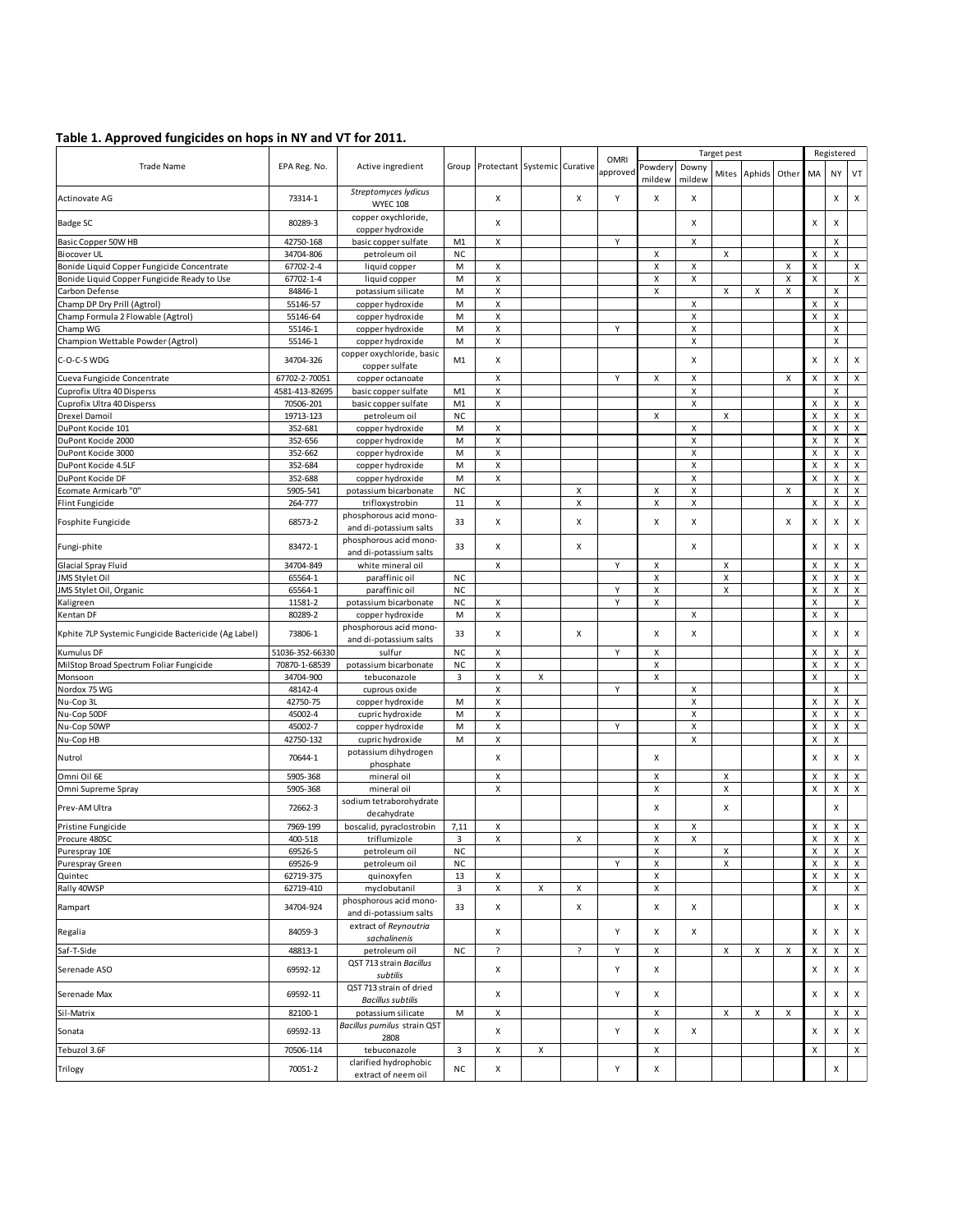Keep in mind that there is a lot of variation in how a hop cultivar will react to a given chemical. It is best to trial a small amount of the pesticide on a few plants before spraying the whole yard. The burr is very susceptible to mechanical damage during pesticide applications, so if at all possible, try to avoid spraying during burr development. Instead spray a product that is a very effective protectant with a long residual just prior to flowering. Basal growth should also be removed just prior to flowering to minimize the spread of disease (Mahaffee et al. 2009).

The biggest economic losses from powdery mildew infection are the cost of control and reduction in yield and quality due to cone infection. Severe leaf infections don't affect bine growth, but are correlated with cone infection. High disease pressure during flowering can result in cone and burr abortion, malformed cones, and/or complete cone loss. Even low disease levels, particularly in aroma varieties, can result in a loss of cone quality to the point where the crop will be rejected by brewers (Mahaffee et al 2009).

Contact your local Plant Diagnostic Lab by following the links below or contacting your local Extension office.

[Cornell University Plant Disease Diagnostic Clinic](http://plantclinic.cornell.edu/)

334 Plant Science Building Ithaca, NY 14853

[UMass Plant Diagnostic Lab](http://extension.umass.edu/agriculture/index.php/services/plant-problem-diagnostics) 101 University Drive, Suite A7 Amherst, MA 01002

### [University of Vermont Plant Diagnostic Clinic](http://www.uvm.edu/pss/pd/pdc/?Page=services.html)

201 Jeffords Building 63 Carrigan Drive University of Vermont Burlington, VT 05405